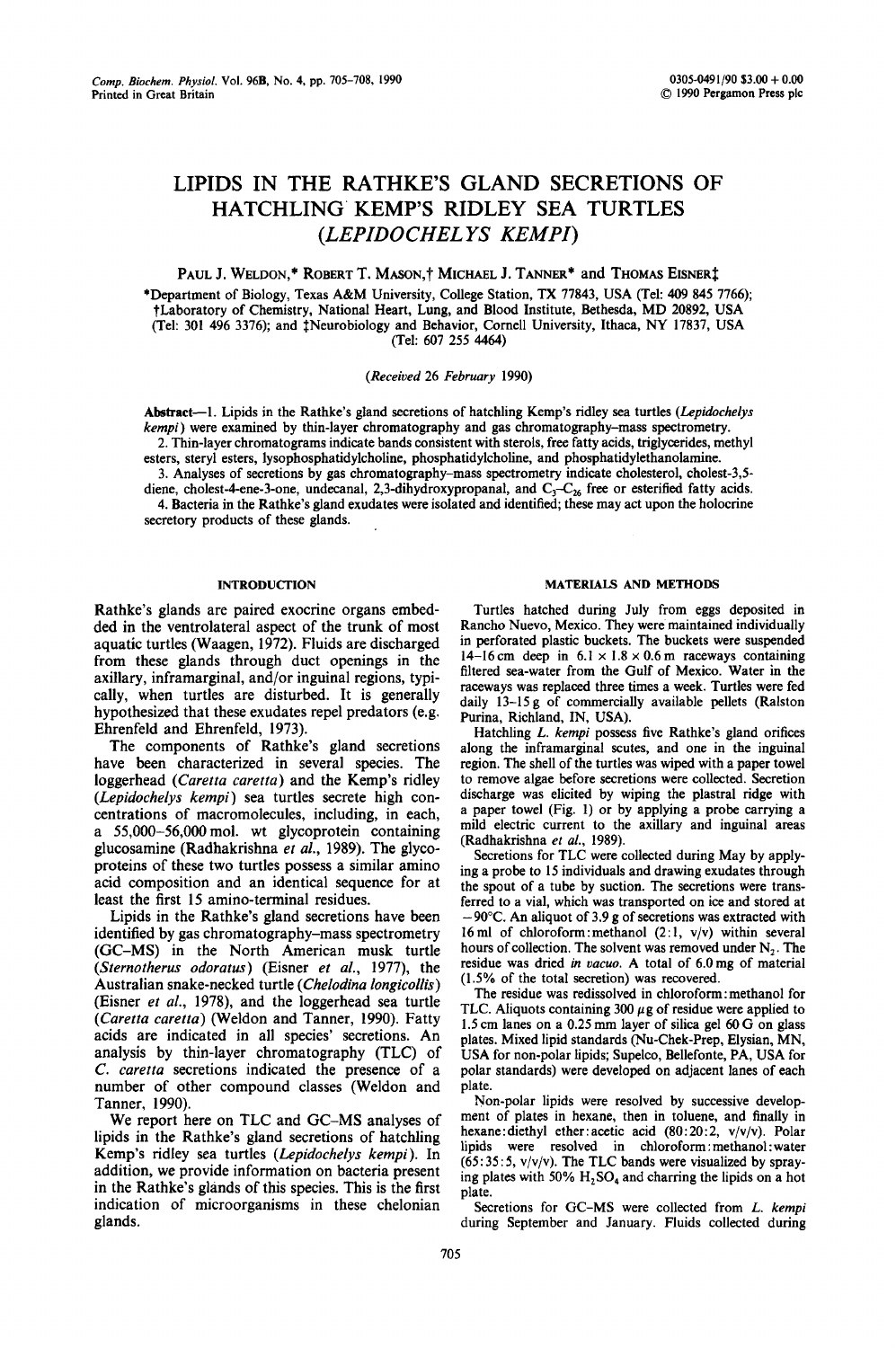

Fig. I. Rathke's gland secretions (indicated by arrows) discharged onto shell of inverted hatchling *L. kempi*  after wiping with paper towel.

September were obtained from 202 individuals by brushing a paper towel against the plastral ridge and drawing the exuded fluids into glass capillary tubes. The tubes were broken off into vials containing dichloromethane. The vials were stored at  $-70^{\circ}$ C and shipped on dry ice.

A  $1 \mu$ l aliquot of the dichloromethane Rathke's gland extract was treated with distilled ethereal diazomethane and injected on a 30m 5% phenylsiloxane SE-54 polymercoated capillary column. The column was connected to an LKB-2091 GC-MS operated at 70 EV, 20  $\mu$  amp ionizing current. The column was programmed at  $10^{\circ}$ C/min and the spectrometer scanned continuously.

Secretions were obtained during January by applying an electrified probe to 22 individuals. Secretions were pooled in a glass vial without solvent. The vial was placed on dry ice and stored at  $-70^{\circ}$ C before analysis.

A 0.5 ml aliquot of Rathke's gland secretion was added to  $0.5$  ml of deionized  $H<sub>2</sub>O$  and brought to pH 1. NaCl was added to saturation. The sample was extracted once with 5 ml of chloroform: methanol  $(2:1, v/v)$ , then twice with 2 ml of chloroform. The combined extracts were dried under a stream of  $N_2$ .

A 1 ml aliquot of methanolic HC1 was added to the dry sample and heated at 100°C for 1 hr, After cooling, 0.5 ml of deionized  $H_2O$  was added and the solution was extracted twice with 1 ml of hexane. The organic layer was dried under  $N_2$  and dissolved in 100  $\mu$ 1 of hexane prior to analysis.

Three drops of 6N NaOH, then  $0.5$  ml of ethoxyamine (0.1 g/ml in pyridine), were added to another 0.5 ml sample of Rathke's gland secretion for quantitative analysis. The sample was heated at  $60^{\circ}$ C for 30 min. After cooling, 30 drops of HCI were added and the solution was saturated with NaCI. Five milliliters of chlorobenzoic acid (1 mg/ml) were added to provide an internal standard. The solution was then extracted with 3 ml of ethyl acetate. The organic phase was dried under  $N_2$  and derivatized with 200 ml BSTFA: pyridine  $(3:1, v/v)$  for 30 min at 60°C to generate trimethylsilyl derivatives.

The hexane extract was analyzed on a 15m SE-54 fused silica capillary column programmed at 100-285°C  $(8^{\circ}C/\text{min})$ . The silylated materials for quantitative analysis were analyzed on a 60 m DB-1 fused silica capillary column. Both columns were interfaced with a Finnigan MAT INCOS 50 mass spectrometer. All compounds were characterized by comparison of their mass spectra with the literature database.

### RESULTS AND DISCUSSION

Thin-layer chromatograms of the Rathke's gland secretions of *L. kempi* display bands consistent with sterols, free fatty acids, triglycerides, methyl esters, steryl esters, lysophosphatidylcholine, phosphatidylcholine, and phosphatidylethanolamine (Fig. 2). A band  $(R = 0.13)$  in the non-polar chromatogram corresponds to a component less polar than cholesterol. These chromatograms are similar to those obtained with extracts of the secretions from hatchling loggerhead turtles *(C. earetta)* (Weldon and Tanner, 1990).

Mass spectral analysis of esterified, hexane-soluble components of *L. kempi* secretions indicates cholesterol, cholesta-3,5-diene, and the following fatty acids: 14:0, 15:0, 16:0, 16:1, 17:0, 18:0, 18:1, 18:2, 19:0, 20:0, 20:1, 20:2, 20:3, 20:4, 22:0, 22:1, 22:4, 22 : 5, 23 : 0, 24: 0, 24:1, 24: 2, 26: 4 (Fig. 3). A similar analysis of *C. caretta* secretions indicated cholesterol, cholest-3,5-diene, and a comparable array of fatty acids, including a 22:3 compound not observed in *L. kempi* (Weldon and Tanner, 1990). The  $C_{17}$  acid present in trace amounts in *L. kempi* was not detected in *C. caretta.* 

Cholesterol, cholest-4-ene-3-one, undecanal, and phenylacetic, tetradecanoic, hexadecanoic, and octadecanoic acids were indicated by GC-MS in the diazomethane-treated extract of *L. kempi* secretions.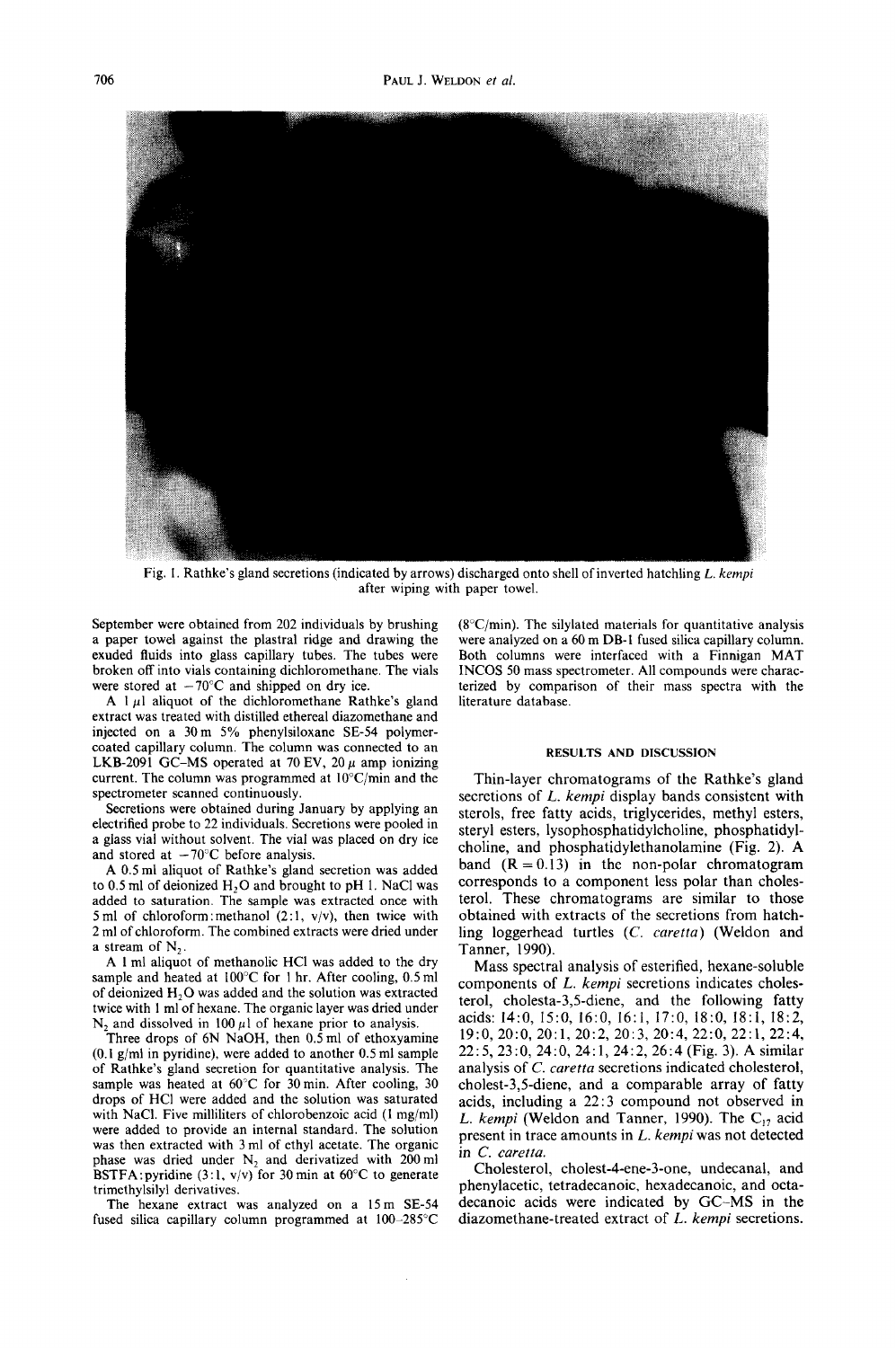

Fig. 2. (A) Thin-layer chromatogram of non-polar Rathke's gland lipids from *L. kempi.* Lane 0 contains lipid standards: ST (sterol; cholesterol), FA (fatty acid; oleic acid), TR (triglyceride; triolein), ME (methyl ester; methyl oleate), and SE (steryl ester; cholesteryl oleate). Lane 1 contains Rathke's gland secretion extract. (B) Thin-layer chromatogram of polar Rathke's gland lipids from *L. kempi.* Lane 0 contains lipid standards: LP (lysophosphatidylcholine), PC (phosphatidylcholine), PE (phosphatidylethanolamine), and ST sterol; cholesterol). Lane 1 contains Rathke's gland secretion extract.

Quantitative GC-MS analysis of the silylated and o-ethyloxine derivatized components indicated a large quantity of 2-hydroxypropanoic (lactic) acid (2437  $\mu$ g/ml) in the concentrate. Other compounds in the extract were 2-oxo-4-methylpentanoic (325  $\mu$ g/ml), 2-oxo-butanoic (184  $\mu$ g/ml), 2-hydroxybutanoic (128  $\mu$ g/ml), 2-oxo-propanoic (43  $\mu$ g/ml), hydroxyacetic (41  $\mu$  g/ml), methyl succinate (35  $\mu$ g/ml), 2-oxo-3-methylbutanoic (20  $\mu$ g/ml), 2,3-dihydroxypropanoic  $(15~\mu g/ml)$ , butanedioic (15  $\mu$ g/ml), 2-oxo, 3-methylpentanoic (11  $\mu$ g/ml), 3-hydroxybutanoic  $(5~\mu$ g/ml), 2-oxo, 3-methylpentanoic (5  $\mu$ g/ml), and 2-methylpropanedioic acids  $(4 \mu g/ml)$ . 2,3-Dihydroxypropanal, hexadecanoic, and butenedioic acids were detected, but their concentrations in the extract were not determined.

Histological studies of the Rathke's glands of a variety of turtles indicate that they exhibit holocrine secretion (Ehrenfeld and Ehrenfeld, 1973; Solomon, 1984). Weldon and Tanner (1990) suggested that the fluids produced by these organs may be subjected to microbial action—a common process in the genesis of veretebrate exocrine skin products (Albone, 1984)-

but microorganisms have not previously been demonstrated in these glands.

We isolated several bacteria from the Rathke's gland secretions and from the plastron of eight 6-month-old *L. kempi,* obtained and maintained as described for the secretion donors. Isolates from the plastron were obtained by streaking the shell surface with a swab immediately after the turtles were removed from the water; those in the secretions were obtained after wiping the shell surface with a towel treated with hydrogen peroxide, rinsing it with sterilized water, and stimulating turtles with an electrified probe to elicit secretion discharge. The following species were indicated in the exudates and (\*) on the plastron: *Aeromonas salmonicida, Bacillus cereus,\* Micrococcus luteus, Salmonella enteritidis,\* Staphylococcus aureus,\* S. epidermidis,\* Streptococcus* sp.,\* and *Vibrio fluvialis.\** Several bacteria from the plastron, *Aeromonas punctata caviae, Pseudomonas aeruginosa, P. putrifaciens,* and *Vibrio alginolyticus,*  were not indicated in the glandular exudates. Whether the bacteria found in the secretions normally reside in the glands or are transient organisms